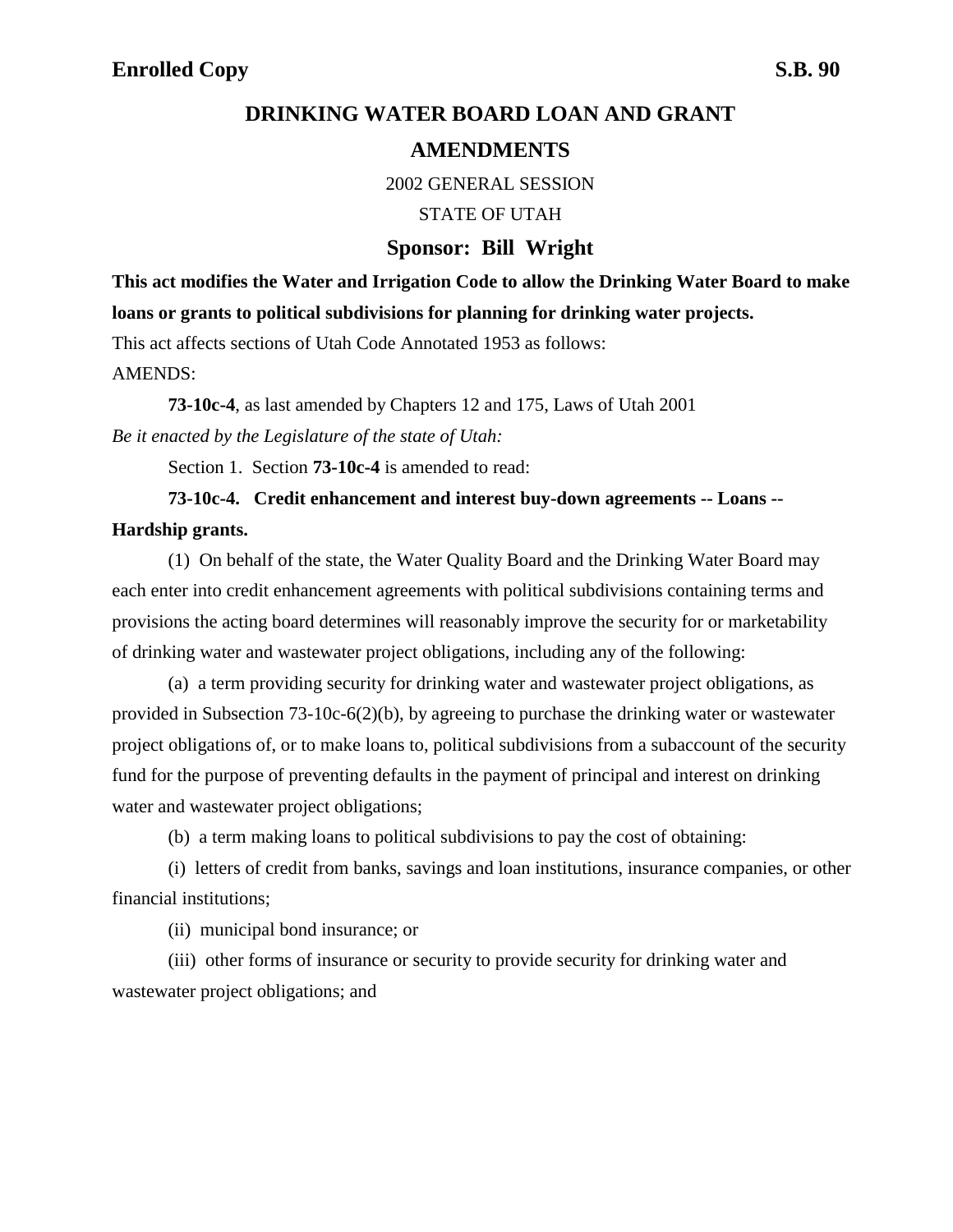## **S.B. 90 Enrolled Copy**

(c) a term providing other methods and assistance to political subdivisions which are reasonable and proper to enhance the marketability of or security for drinking water and wastewater project obligations.

(2) (a) The Drinking Water Board and the Water Quality Board may each make loans from a security fund subaccount to political subdivisions to finance all or part of drinking water and wastewater project costs by following the procedures and requirements of Sections 73-10c-4.1 and 73-10c-4.2.

(b) These loans may only be made after credit enhancement agreements, interest buy-down agreements, and all other financing alternatives have been evaluated by the acting board and the board determines those options are unavailable or unreasonably expensive for the subdivision requesting assistance.

(c) Loans may be made from the security fund subaccount at interest rates determined by the board.

(d) Loans may not be made from the \$5,000,000 appropriated to the security fund subaccount by the Legislature for fiscal year 1983-84.

(3) (a) The Drinking Water Board and the Water Quality Board may each make loans or grants from the security fund to political subdivisions for interest buy-down agreements for drinking water or wastewater project obligations.

(b) The Drinking Water Board may make loans or grants from the security account to political subdivisions for planning for drinking water projects.

(4) (a) Of the total amount of money annually available to the Drinking Water Board and Water Quality Board for financial assistance to political subdivisions, at least 10% shall be allocated by each board for credit enhancement and interest buy-down agreements.

(b) The requirement specified in Subsection (4)(a) shall apply only so long as sales and use tax is transferred to the Utah Wastewater Loan Program Subaccount and Drinking Water Loan Program Subaccount as provided in Section 59-12-103.

(5) To the extent money is available in the hardship grant subaccounts of the security fund, the Drinking Water Board and the Water Quality Board may each make grants to political

- 2 -